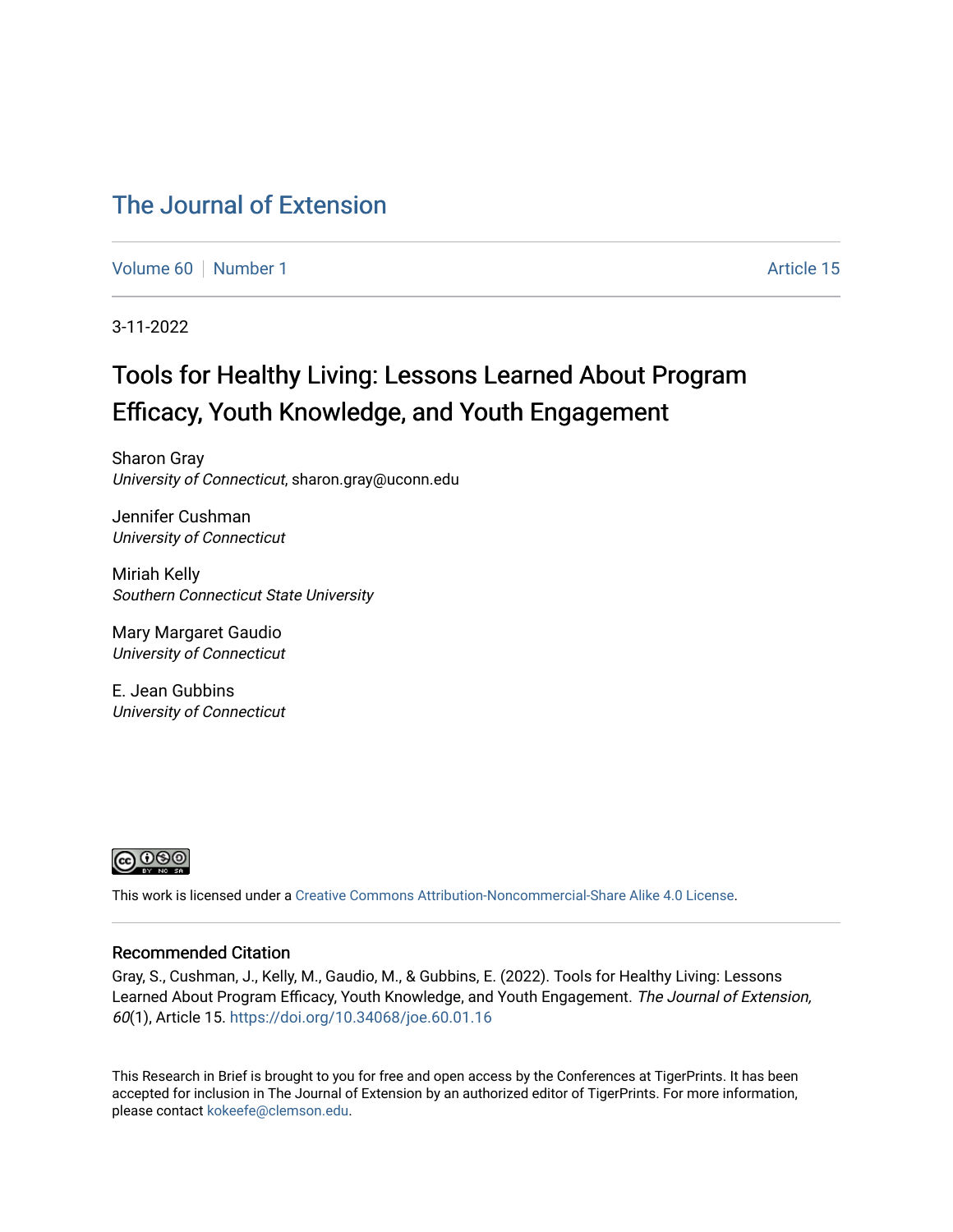### Tools for Healthy Living: Lessons Learned About Program Efficacy, Youth Knowledge, and Youth Engagement

#### Cover Page Footnote

This material is based upon the work of the Tools for Healthy Living, a project supported by the National Institute of Food and Agriculture, United States (U.S.) Department of Agriculture, through a cooperative agreement with University of Connecticut under award number 2012-41520-31214. The Children, Youth and Families At Risk (CYFAR) initiative was created and funded in 1991 by the U.S. Department of Agriculture's Cooperative State Research, Education, and Extension Service (USDA-CSREES), with the goal of supporting community-based projects designed to promote healthy developmental outcomes among vulnerable children, youth, and families.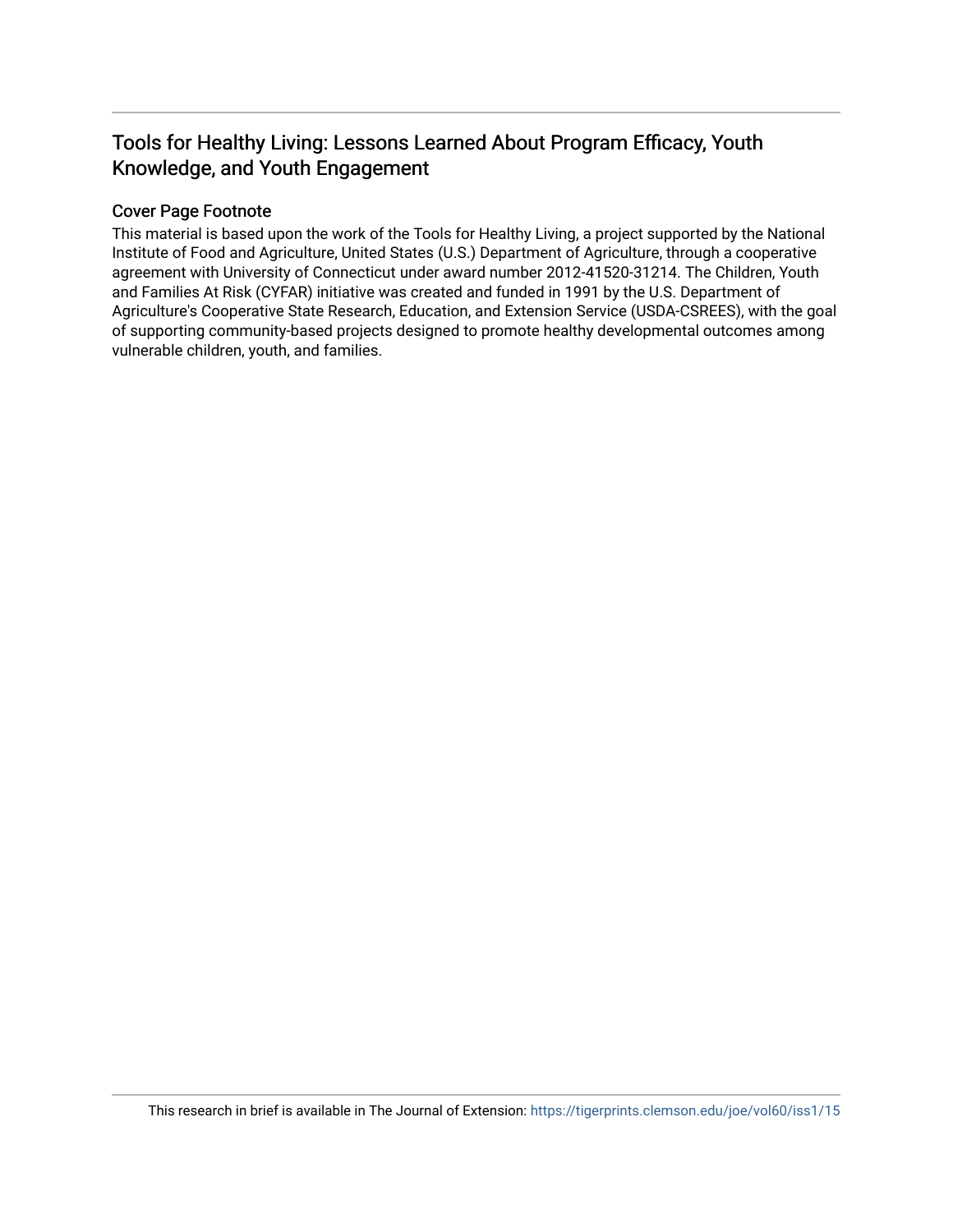# **Tools for Healthy Living: Lessons Learned about Program Efficacy, Youth Knowledge, and Youth Engagement**

Sharon Gray<sup>1</sup>, Jennifer Cushman<sup>1</sup>, Miriah Kelly<sup>2</sup>, Mary  $M$ Argaret Gaudio<sup>1</sup>, and E. Jean Gubbins<sup>1</sup>

AUTHORS: 1University of Connecticut. 2Southern Connecticut State University.

**Abstract**. Youth in grades 4 to 6 were presented with healthy living topics through a two cycle, 11-week 4-H after school curriculum designed for low income, urban populations. Pre- and post-surveys were used to measure knowledge of healthy homes topics such as mold and moisture, lead poisoning, pests, asthma triggers, smoking, and food safety. Daily journaling activities designed to measure youth engagement also added to the mixed data set. Lessons learned about program efficacy, youth knowledge, and youth engagement are presented.

#### INTRODUCTION AND BACKGROUND

In 2009, the U.S. Surgeon General called for action to promote healthy homes, citing that millions of people suffer from ailments linked to their home environments (U.S. Department of Health and Human Services, 2009). This report identifies home hazards as: lead poisoning, poor indoor air quality, environmental tobacco smoke, burn and fall hazards, improperly stored household chemicals, and pesticide exposure (U.S. Department of Health and Human Services, 2009). Unfortunately, home health hazards disproportionately affect low income and urban communities, and exposure to substandard housing is not evenly distributed across populations. Black and low-income persons are 1.7 times and 2.2 times more likely, respectively, to live in housing with severe health hazards compared with the general population (Krieger & Higgins, 2002).

The State Department of Public Health found that children age 6 or younger were negatively affected by living in homes with damaged or peeling paint due to lead exposure. Symptoms of poisoning in children include restlessness, irritability, decreased IQ, learning disabilities, behavioral issues, and—in acute cases—coma or death. The health of youth and adults was also threatened by hazards related to mold growth, allergen issues, evidence of pests, and clutter. Asthma is a chronic respiratory disease that is characterized by symptoms of wheezing, coughing, and shortness of breath. A number of conditions within the home can trigger or exacerbate asthma symptoms. Exposure to pets, dust mites, cockroaches, rodents, pesticides, and molds, as well as

environmental tobacco smoke can worsen asthma symptoms (Davilla & Veneziano, 2017).

In response, Bothell et al. (2014) designed an 11-week 4-H afterschool curriculum entitled "Tools for Healthy Living" for low income, urban populations (Table 1). Bothell et al. (2017) developed the curriculum because there was no curriculum on healthy homes geared toward urban youth. This curriculum was implemented at multiple sites and established as 4-H clubs and participating youth were enrolled as 4-H members.

Program Cycle 1 (Lessons 1–5) includes lessons on lead, asthma, mold, and pests. Program Cycle 2 (Lessons 6–11) includes lessons on smoking, clutter, food safety, and empowerment. This article addresses the effectiveness of the "Tools for Healthy Living" program as well as lessons learned from the evaluation of this program. While the curriculum was developed in 2013 and the first set of data was gathered in 2014, this article specifically is presenting Year 5 data. To determine the effectiveness of the curricular intervention, we developed an evaluation protocol linked to programmatic goals for the "Tools for Healthy Living" program. The two primary evaluation questions follow:

- 1. Did youth knowledge of healthy homes topics increase as a result of the program?
- 2. Were youth engaged (cognitively, behaviorally, and/ or emotionally) in healthy home topical areas as a result of the program?

These evaluation questions were critical to this curriculum project. While there is much known about effectively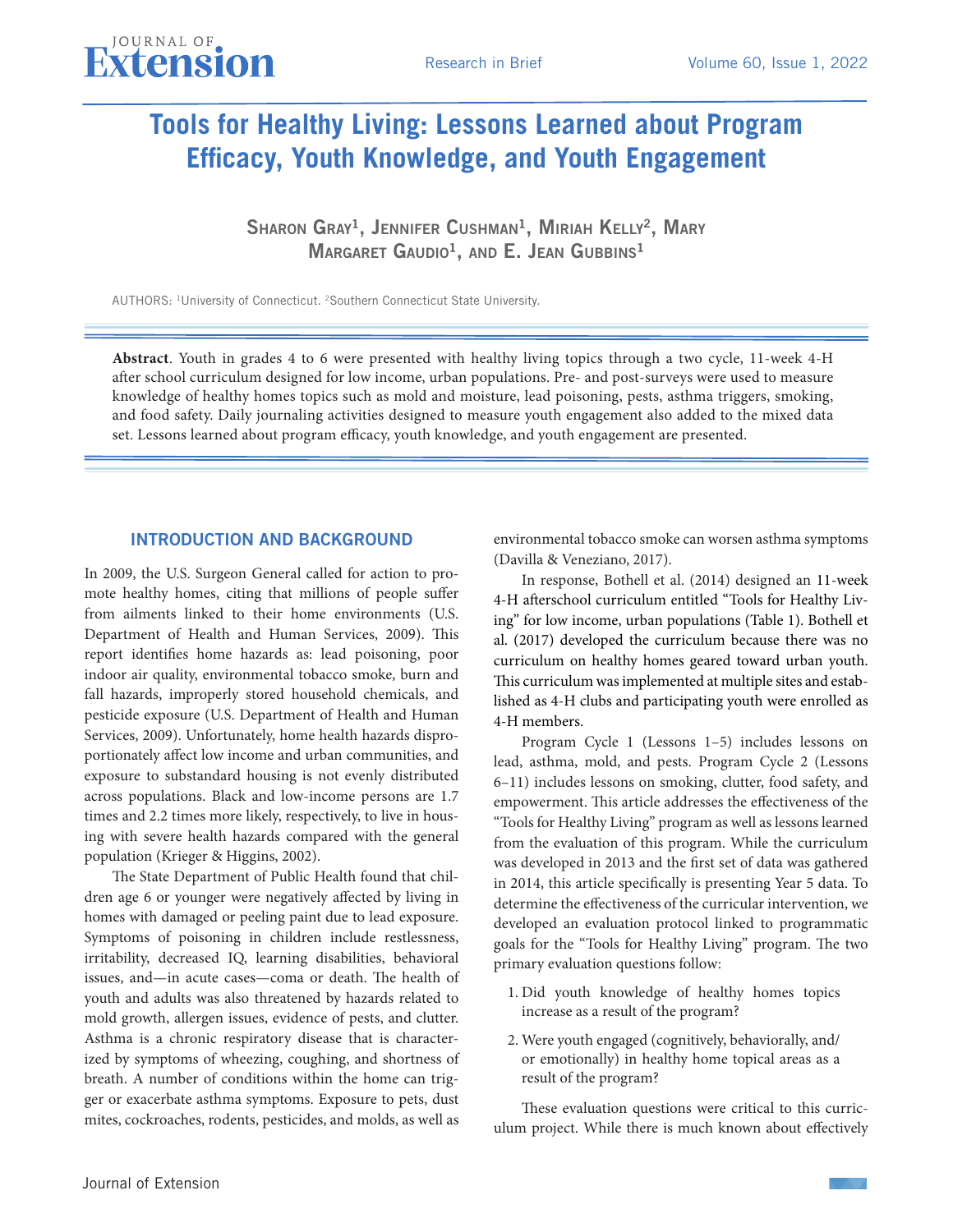evaluating youth knowledge, practitioners still struggle with low response rates and comprehensive evaluation of program impact, especially in urban, low-income areas and in afterschool settings (Apsler, 2009). In general, surveying low-income populations can pose challenges. Limiting factors include transience, English as a second language, scheduling and/or timing, and suspicion toward strangers (Weiss & Bailar, 2001). Additionally, in many schools, particularly those serving low-income youth, survey protocols may miss significant portions of the student sample due to absenteeism (Weitzman et al., 2003). This project addresses these issues by strong communication with afterschool partners, having consistent teachers deliver the evaluation, developing trust with youth, and conducting the program during the academic year. This study has broader implications for Extension professionals who are developing innovative programming and obtaining sound evaluation data from youth in urban community settings.

#### DATA COLLECTION

To respond to this inquiry, we collected qualitative and quantitative data at four 4-H program sites. The state university institutional review board (IRB) granted approval for the research with a waiver of signed parental consent. As such, evaluators provided parents/guardians with printed materials describing data collection procedures.

We selected sites using a convenience sampling approach based on youth populations where more than 50% were eligible for free or reduced-price lunch. These program participants matched the demographics of the organization/school populations.

Afterschool partners from community organizations and school districts identified and recruited urban youth in Grades 4–6. Youth enrolled in the program at any of the sites were eligible for this study and were enrolled in site specific community 4-H clubs led by the program instructors. In total, 82 youth in Grades 4–6 participated in an 11-week program at four afterschool locations during the school year. Of the 82

|  |  |  | Table 1. Demographics of Youth Participants |  |  |
|--|--|--|---------------------------------------------|--|--|
|--|--|--|---------------------------------------------|--|--|

| Demographic      | Percentage (%) of Participants |
|------------------|--------------------------------|
| Gender           |                                |
| Female           | 56%                            |
| Male             | 44%                            |
| Ethnicity        |                                |
| African American | 43%                            |
| Hispanic         | 29%                            |
| Asian            | 5%                             |
| White            | 23%                            |

participants, 50 youth completed both pre- and post-Cycle 1 quantitative quiz assessments, resulting in a 61% response rate. Sample items from one of the assessments follow.

Answer true/false for this question: Although cigarette smoke and second-hand smoke are harmful, the chemicals that cigarette smoke leaves on clothes and furniture are not harmful.

In addition, 40 youth completed both pre- and post-Cycle quantitative quiz assessments, resulting in a 49% response rate during Cycle 2. Further, at the end of each curriculum session, youth were asked to complete a journaling exercise by writing about what they learned, how they felt, or what they will do as a result of the lesson. A total of 57 journals were collected across the four sites, resulting in 70% response rate. Sample journal prompts included: Since our previous lesson, have you done anything to make your home healthier?

#### DATA ANALYSIS

A paired samples *t*-test was conducted in SPSS comparing pre- and post-test results for each program cycle. For the qualitative analysis, program assistants typed handwritten text that was forwarded to the evaluator for further analysis. The text was uploaded into NVivo, and text analysis tools were used to code the data into cognitive, emotional, and behavioral responses. The coding scheme used reflects these three dimensions of youth engagement characterized by their respective indicators (Fredricks et al., 2004).

#### FINDINGS

The data collected from pre- and post-evaluations from Cycle 1 (Lessons 1–5) and Cycle 2 (Lessons 6–11) indicate that the gain in knowledge was not consistent across the cycles. These results suggest that youth knowledge increased significantly (significance was set at 0.05) following implementation of the Cycle 1 curriculum. However, youth scored lower on the Cycle 2 post-assessment, indicating that knowledge was gained, but not at a level of significance.

Qualitative responses from 11 weekly journal entries in addition to one final entry were divided into three themes: cognitive, behavioral, and emotional. Journal entries 1–5 occurred during Cycle 1, and the others were written during Cycle 2. Qualitative findings show (Table 3) that youth had mostly cognitive themes (170 items), though substantial behavioral themes were also reported (92 items). Additionally, youth also referenced emotional themes as a result of the program (8 items). These themes were pre-selected prior to analysis. The journal entry number corresponds to each week and theme in the program with the 12th entry for afterprogram reflection.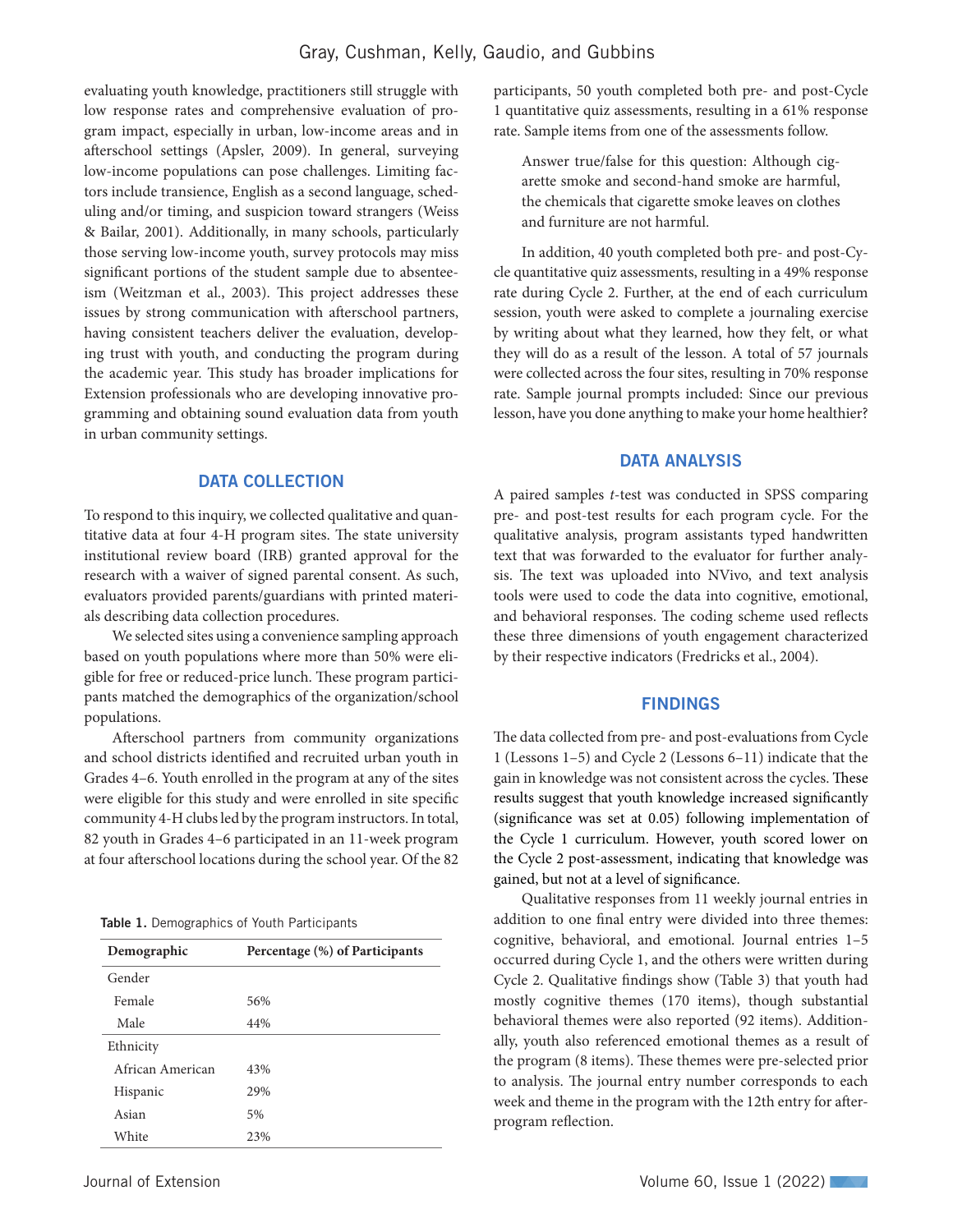Lessons Learned about Program Efficacy, Youth Knowledge, and Youth Engagement

|                         |                    | Pre-/post-test $(n = 50)$ | Pre-/post-test $(n = 40)$ |  |
|-------------------------|--------------------|---------------------------|---------------------------|--|
|                         | Pre                | 72.00                     | 77.33                     |  |
|                         | Post               | 86.80                     | 82.38                     |  |
| Mean                    | N                  | 50                        | 40                        |  |
|                         | Mean difference    | $-14.80$                  | $-5.05$                   |  |
|                         | SD <sub>1</sub>    | 30.86                     | 33.35                     |  |
|                         | Lower              | $-23.46$                  | $-12.20$                  |  |
|                         | Upper              | $-6.14$                   | 2.10                      |  |
| 95% Confidence interval | T                  | $-3.45$                   | $-1.43$                   |  |
|                         | df                 | 49                        | 39                        |  |
|                         | Significance (two- | $0.001*$                  | 0.161                     |  |
|                         | tailed)            |                           |                           |  |

Table 2. Pre-/Post-test Results Cycle 1 and Cycle 2

Cognitive engagement stresses investment in learning; it includes a willingness to exert the effort necessary to comprehend complex ideas and master difficult skills. Behavioral themes concern participation in learning and academic tasks and include behaviors such as effort, persistence, concentration, attention, and contributing to class discussions. Emotional themes refer to a student's affective reactions, including interest, boredom, happiness, sadness, and anxiety (Fredricks et al., 2004). Examples of students' journal comments classified as cognitive, behavioral, and emotional themes follow:

- Cognitive themes:
	- Ȥ "I learned that five grains of salt are equal to the amount of lead that can make you sick. I also learned that it is in paint, imported toys, and medicines/cosmetics." 5th grader
- Behavioral themes:
	- "I learned that mold can be on walls and in food if it sits for a long time. Mold stinks and sometimes it can get you sick. I won't eat moldy food from now on." 6th grader
- Emotional themes:
	- "I learned that asthma is serious business and not to be played with and you can still play sports. Asthma makes it hard to breathe. I am happy I can still play sports." 6th grader

The quantitative and qualitative data that resulted from youth participating in an afterschool program focused on the importance of healthy homes provide preliminary evaluation evidence of the efficacy of addressing this important topic. Youth who participated in the program had multiple opportunities to document their knowledge and understandings as well describe their reflections after each lesson.

#### **LIMITATIONS**

We would like to note a few limitations to this study. First, our sample size was limited to 50 and 40 matched pair sets for the quantitative data we collected, thus limiting the statistical power of our findings. Furthermore, the qualitative data provide a deeper understanding of what youth learned and how they were engaged through the program. However, the journal exercises were not always completed during the weekly

| <b>Table 3.</b> Journal Results Classified by Cognitive, Behavioral, and Emotional Themes ( $n = 57$ ) |  |
|--------------------------------------------------------------------------------------------------------|--|
|--------------------------------------------------------------------------------------------------------|--|

| <b>Journal Entry Number</b> |   |      |                |                |                |          |                |                                     |          |                           |                  |          |                 |
|-----------------------------|---|------|----------------|----------------|----------------|----------|----------------|-------------------------------------|----------|---------------------------|------------------|----------|-----------------|
|                             |   |      |                |                |                |          | 3 4 5 6 7 8    |                                     | 9        | 10                        | 11               | 12       | Total number of |
|                             |   |      |                |                |                |          |                |                                     |          |                           |                  |          | measurements    |
| Cognitive theme             |   |      |                |                |                |          |                | 27  28  25  16  2  6  18  25  15  0 |          |                           |                  |          | 170             |
| Behavioral theme            | 8 | - 19 | 13             | 12             | $\overline{2}$ | 5        | 10             | 10                                  | 6        | $\overline{\phantom{a}3}$ |                  |          | 92              |
| Emotional theme             |   |      | 5 <sup>1</sup> | $\overline{1}$ | $\Omega$       | $\theta$ | $\overline{0}$ | $\Omega$                            | $\Omega$ | $\Omega$                  | $\left( \right)$ | $\theta$ | 8               |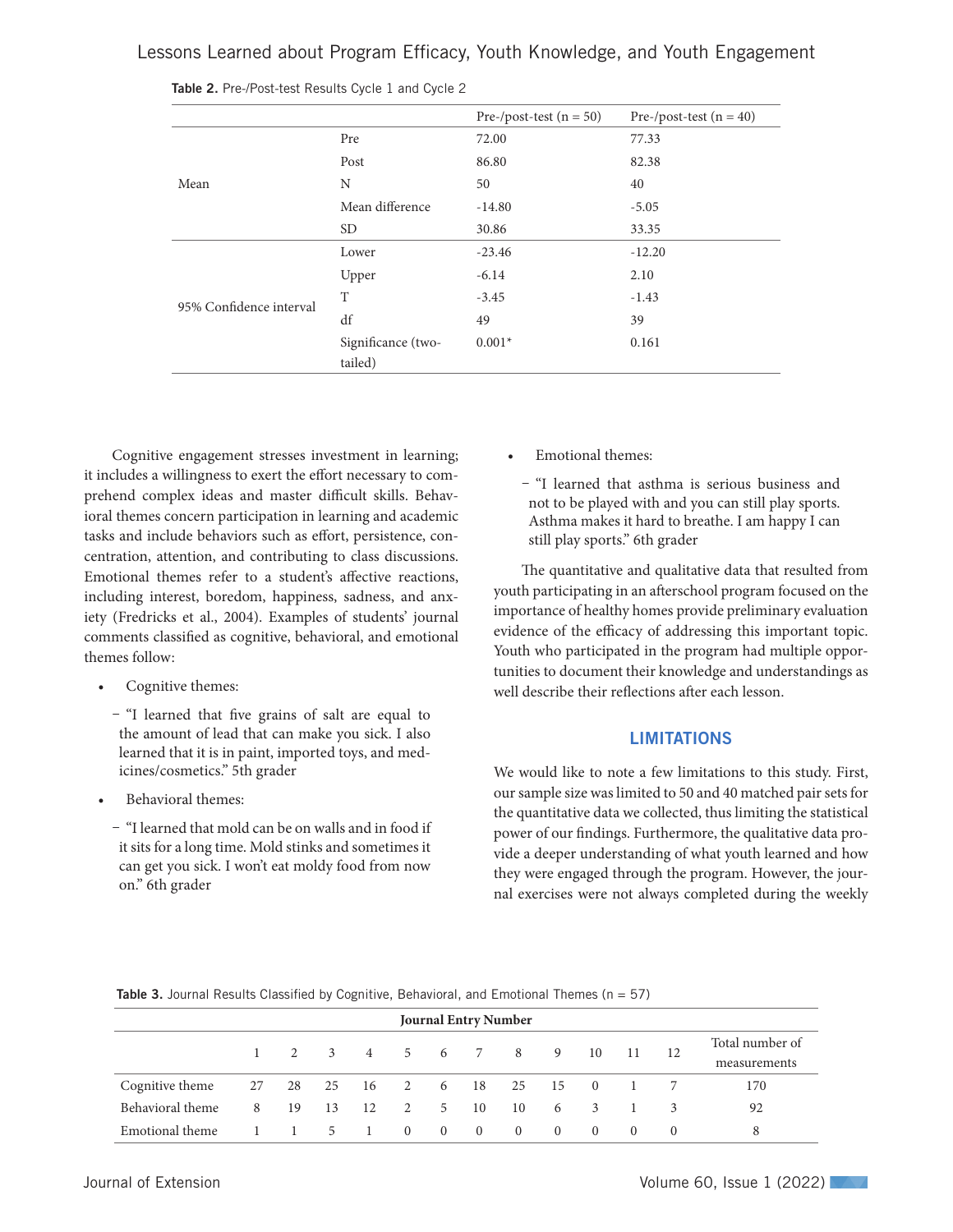sessions at all four locations, resulting in limited data. Also, the prompts given to youth may have varied or the questions themselves may have influenced the type of response. Lastly, youth understanding of the journals as assessment tools may have biased their responses.

#### DISCUSSION AND CONCLUSIONS

As the literature reflects, the "Tools for Healthy Living" team faced a variety of challenges impacting their ability to conduct a robust evaluation. Short intervention time periods, lack of enthusiasm for evaluation by field staff educators, afterschool schedule changes due to winter weather cancellations, and lack of capacity to effectively collect and analyze different sources of evaluation data all affected the program's evaluation efforts in prior years.

Over time, however, the grant team learned a number of lessons about how to overcome these barriers to attain success in evaluating this educational intervention. First, implementing a mixed methods approach and incorporating more qualitative data supported the ability of the team to be effective in the evaluation process. As indicated by Greene (2005), using a mixed methods approach allows for a deeper understanding of how well the program did in reaching its educational and engagement goals. Second, leaders also discovered the importance of establishing a culture of evaluation in an urban 4-H afterschool program. Creating an organizational culture that values evaluation data is important, but it can be difficult (Mayne, 2008; Scheerens, 2004).

The grant team discovered through this experience that it can be even more challenging to build a culture of evaluation in settings where literacy is low, and general exposure to evaluation is limited. Evaluation instruments were not aligned to individual participants' literacy levels or native languages. Embedding evaluation into the curriculum was a way to further build the evaluation culture, and it also ensured that evaluation was completed properly and in a timely way. Lastly, having strong relationships with afterschool sites and site coordinators from the partnering organizations was imperative for collecting good evaluation data. It is well known that maintaining strong relationships is crucial to successful implementation of afterschool youth development programming (Little et al., 2008). For the team, maintaining strong relationships with afterschool sites and their host/partnering organizations was critical to achieving program and evaluation success.

Recognizing and navigating the challenges of gathering evaluation data in urban afterschool settings, the team was able to achieve an effective evaluation approach that fits well in this environment (Webster, 2016). The team was able to overcome challenges posed in evaluating low-income, urban youth populations in 4-H afterschool settings by being reflective, focusing on the development of an evaluation culture

into program implementation, and effectively managing relationships with youth partnering organizations, site coordinators, program instructors, and evaluators. Formative evaluation efforts have been proven as effective means for Extension educators to determine the changes needed to improve programs over time (Jayaratne, 2016).

The quantitative data collected through this effort show that this program was successful in reaching the goal of increasing youth knowledge of healthy homes topics. The significant increase ( $p = 0.001$ ) in Cycle 1 and the small increase in Cycle 2 demonstrate that increases in knowledge were achieved. Interesting to note is that the increase was higher during the first cycle. Upon consideration, this may be a result of foundational knowledge presented during the initial lessons and question content, which allowed for better performance on the pre-test of Cycle 2.

The qualitative data collected through the journal activity provided insight into the broad cognitive, behavioral, and emotional engagement goals of the program. In the journal responses, youth focused mostly on cognitive results, especially the substantive information they learned. They also reported a variety of behavioral responses, in the forms of behavioral intention statements or general observations about their own behavior. Lastly, though few youths mentioned emotional engagement elements in their journal responses, it is important to note that some youth did attend to these factors and made emotional connections with the program content.

In the end, this program reached the basic educational and engagement goals it set out to achieve. Further research about youth interests and needs related to healthy homes topics would provide more insight on how to improve future programming. A deeper investigation into how youth use or translate what they learned in the program to their home lives outside of school would also improve future evaluative efforts of healthy homes interventions.

#### **REFERENCES**

- Apsler, R. (2009). After-school programs for adolescents: A review of evaluation research. *Adolescence*, *44*(173), 1–19.
- Bothell, J., Gaudio, M. M., & Gray, S. (2017). Healthful homes for urban youths and families. *Journal of Extension*, *55*(2). https://tigerprints.clemson.edu/joe/vol55/ iss2/6/
- Bothell, J., Gaudio, M. M., Gray, S., & Horn, L. (2014). *Tools for healthy living*. University of Connecticut Department of Extension.
- Davilla, J., & Veneziano, K. (2017). *State of Connecticut Department of Public Health 2017 Healthy homes surveillance report*. Connecticut Department of Public